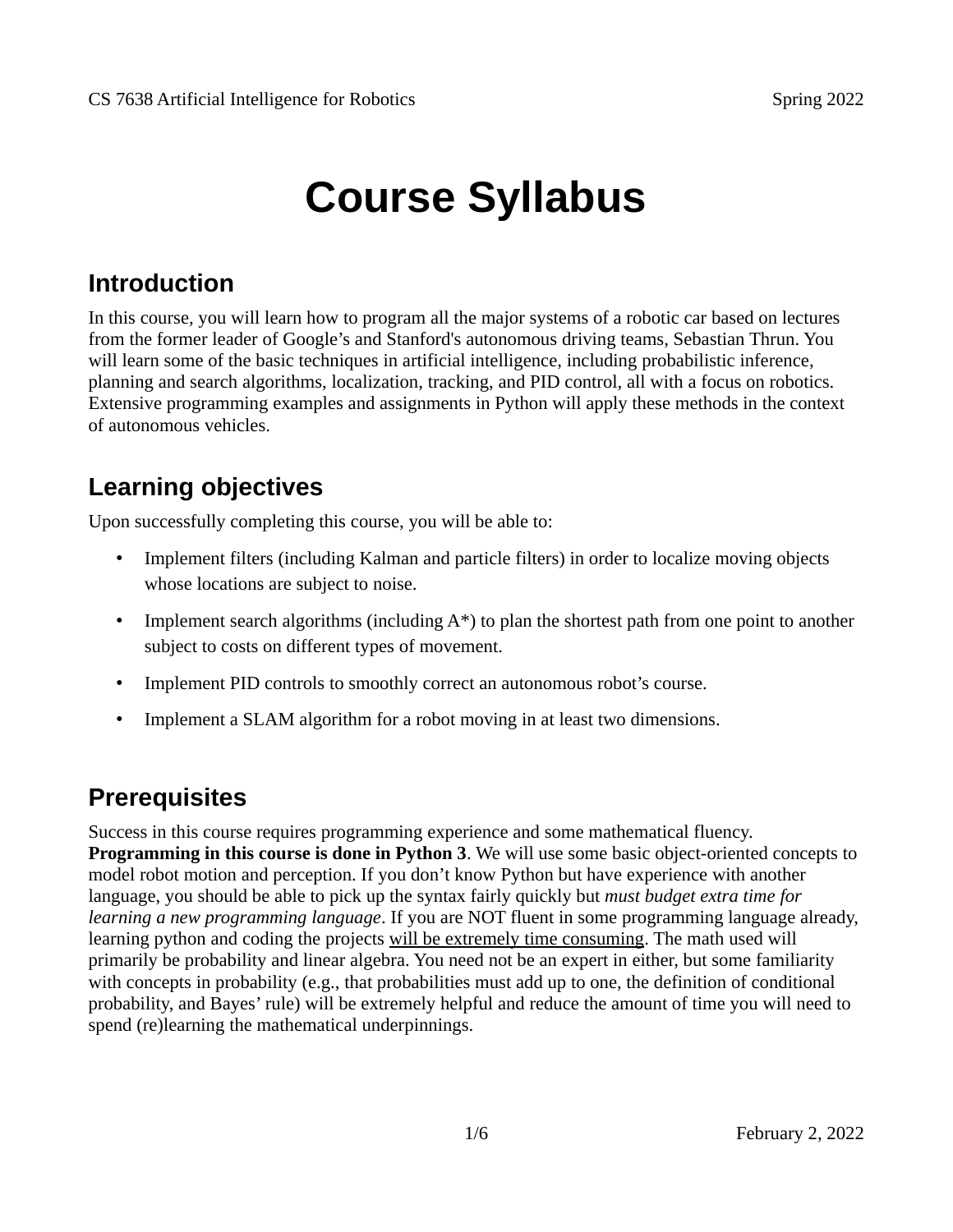#### **Dramatis personæ**

Course Creator: Dr. Sebastian Thrun Instructor of Record: Dr. Jay Summet <summetj@gatech.edu>

#### **Materials & Websites**

There are no required texts for this course; however, a supplementary reading you may find very helpful is *Probabilistic Robotics* by Wolfram Burgard, Dieter Fox, and Sebastian Thrun. The book provides much of the math and the derivations omitted in Sebastian's lectures. <http://probabilistic-robotics.org/>

Canvas is the primary website you will be using for this course ( <https://gatech.instructure.com/> ). Lectures and problem sets will be accessed via Canvas in the Modules and Assignments pages respectively. There is also a version of the course available for free on the Udacity website which you can find at the direct URL:

<https://classroom.udacity.com/courses/cs373>

You must submit projects and problem sets using the Gradescope tool linked in Canvas. Please refer to the course policy guidelines document for further details. Official course announcements will be sent via the "Announcements" tool in Canvas, and will be archived there for viewing. (Replies to announcements and assignments may not be seen, please use EdDiscussion for communication purposes.)

All course communication including public questions about content and private questions about individual grades will be handled via the EdDiscussion website. You will be automatically enrolled in EdDiscussion using your GaTech Official login. EdDiscussion is linked from Canvas. Clarifications to course policies and project specifications may also be discussed on EdDiscussion so it is vital that you maintain awareness of the question & answer content. See the "Using Discussions" in the course policy guidelines document posted on Canvas for more details.

Note that, because we use automated tools to grade your assignments, *comments posted to assignments in Canvas or Gradescope are not seen*. **All regrade requests must be handled via a private post on EdDiscussion.** 

## **Office Hours**

We will hold online office hour sessions throughout the semester using the [BlueJeans video conference](https://gatech.bluejeans.com/) tool. We will post the office hours schedule on EdDiscussion. The sessions may be viewed live, or you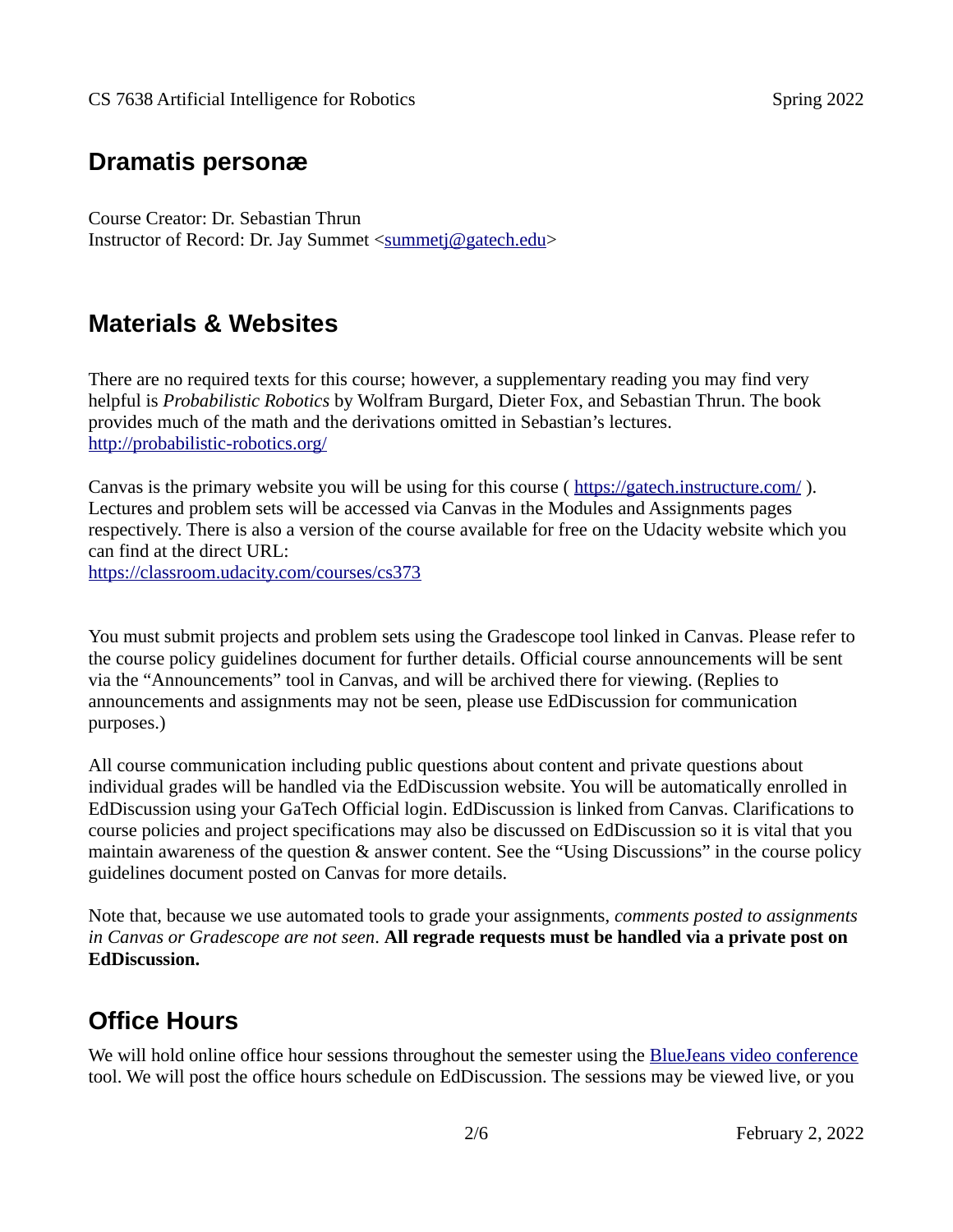CS 7638 Artificial Intelligence for Robotics Spring 2022

may watch the recordings after the fact. Please submit your questions in advance by posting them in the designated EdDiscussion thread beforehand, or you may ask questions "live" after we answer the preposted questions.

**Privacy Notice:** If you join the live office hour video chat, your voice, image and username will be visible to all other students in the course. You may choose to not turn on video when asking your (audio only) question, but if you do not wish for your voice to be heard, you should ask your questions via the EdDiscussion thread before the video office hour or via the BlueJeans chat feature.

# **Academic Integrity Policy**

Georgia Tech aims to cultivate a community based on trust, academic integrity, and honor. Students are expected to act according to the highest ethical standards. For information on Georgia Tech's Academic Honor Code, please visit<http://www.catalog.gatech.edu/policies/honor-code/> or <http://www.catalog.gatech.edu/rules/18/>.

We will report all incidents of suspected dishonesty to the Office of Student Integrity (OSI). Please refer to the course policy & guidelines document for further details. We actively scan project submissions with automated means to detect cases of plagiarism or unauthorized collaboration.

# **Lecture Viewing Schedule**

You are free to view the video lectures on Canvas at any time. We recommend that you view each video lesson before you complete the associated problem set (PS). By following this recommendation, you will have viewed the material needed for each of the projects that are due after the PS. (For example, the Kalman filter project will require material from Lessons 1 and 2, while the Particle Filter project will require material from Lesson 3 – Particle Filters.)

We have set up the PS deadlines so that you will complete the video lectures in the first two thirds of the course, leaving time to complete the last two projects at the end of the semester. Note that unlike the problem sets, the projects may be extremely time consuming, so you should start them as soon as they are posted. In many cases you may be working on more than one project or problem set simultaneously.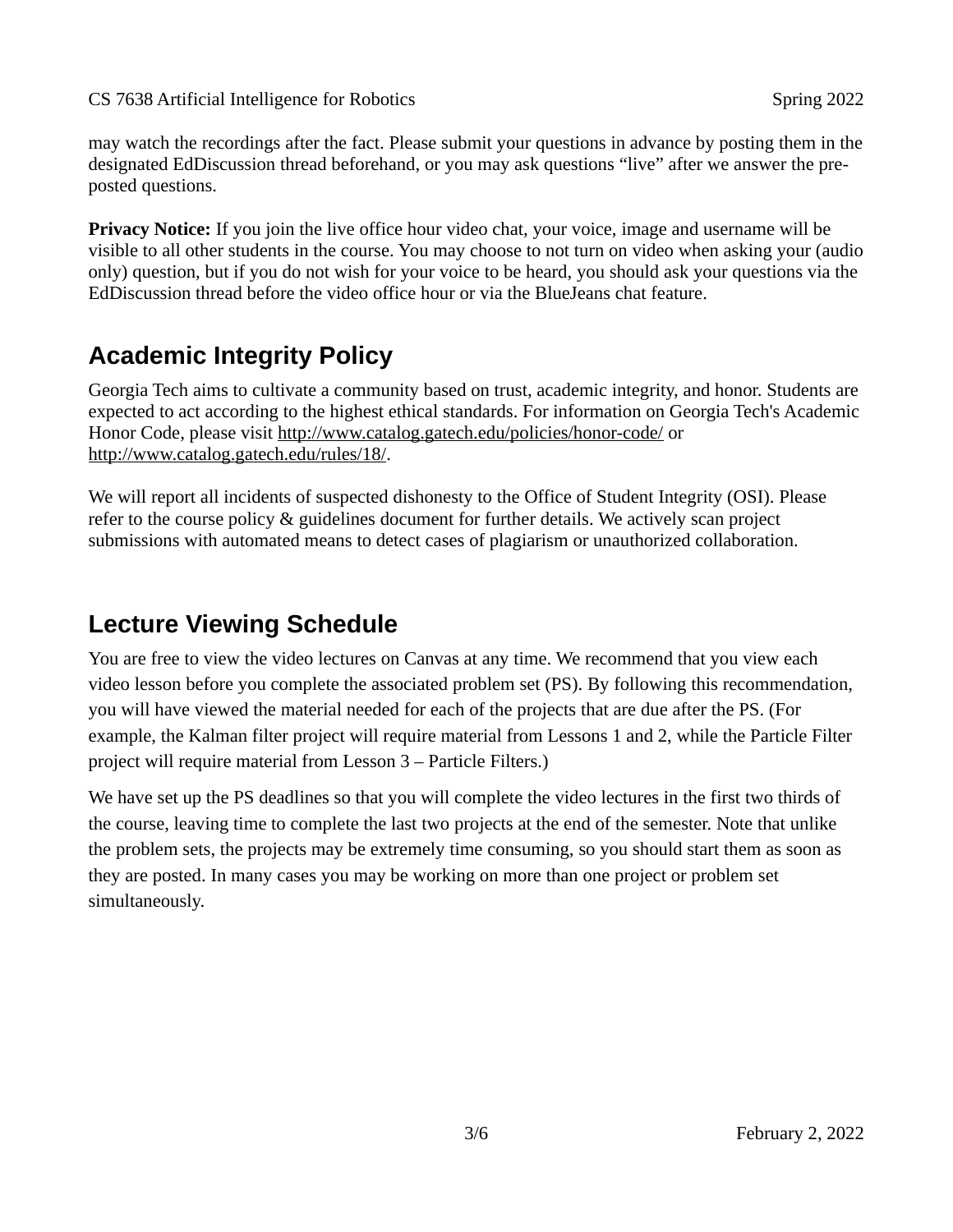#### **Important Dates & Deadlines**

- Monday, Jan.  $10^{th}$ , 2022 First Day of Class
- Friday, Jan.  $14<sup>th</sup>$ Registration/Schedule change period ends (4pm ET)
- Monday, Jan.  $17<sup>th</sup>$  M.L.K. Jr. Day (no school)
- Tuesday, Jan. 18th Midnight AOE\* **Problem Set 0 & Syllabus Quiz Due (Problem set 0 is ungraded, but strongly encouraged as a way to practice a Gradescope submission, review python basics you will need to know, and ensure your local development environment is set up correctly.)**
- Monday, Jan. 24<sup>th</sup> Midnight AOE\* **Problem Set 1 Due**
- Monday Jan. 31st Midnight AOE\* **Problem Set 2 Due**
- Monday, Feb. 7<sup>th</sup> Midnight AOE\* **Kalman Filter Project Due** *(time to start thinking about the particle filter project!)*
- Monday, Feb. 14<sup>th</sup> Midnight AOE\* - **Problem Set 3 Due**
- Monday, Feb. 21st Midnight AOE\* - **Problem Set 4 Due** *(time to start thinking about the Search project!)*
- Monday, Feb.  $28<sup>th</sup>$ Midnight AOE\* - **Particle Filter Project Due**
- **Midterm Exam Period: Friday/Saturday/Sunday March 4th, 5th 6th**
- Monday, March 7<sup>th</sup> Midnight AOE\* **Problem Set 5 Due**
- Monday, March 14<sup>th</sup> Midnight AOE\* *-* **PID Project Due**
- *Friday, March 16th Institute Withdraw Deadline*
- **Monday March 21st March 25th Spring Break Institute Holiday**
- Monday, March 28<sup>th</sup> Midnight AOE\* *-* **Problem Set 6 Due**
- Monday, April  $4<sup>th</sup>$ Midnight AOE\* **- Search Project Due**
- Monday, April 25th Midnight AOE\* **SLAM Project Due**
- **Final Exam Period:** Thursday April 28th Midnight AOE **through**  Sunday May 1<sup>st</sup> Midnight AOE **(3 days, Friday/Saturday/Sunday)**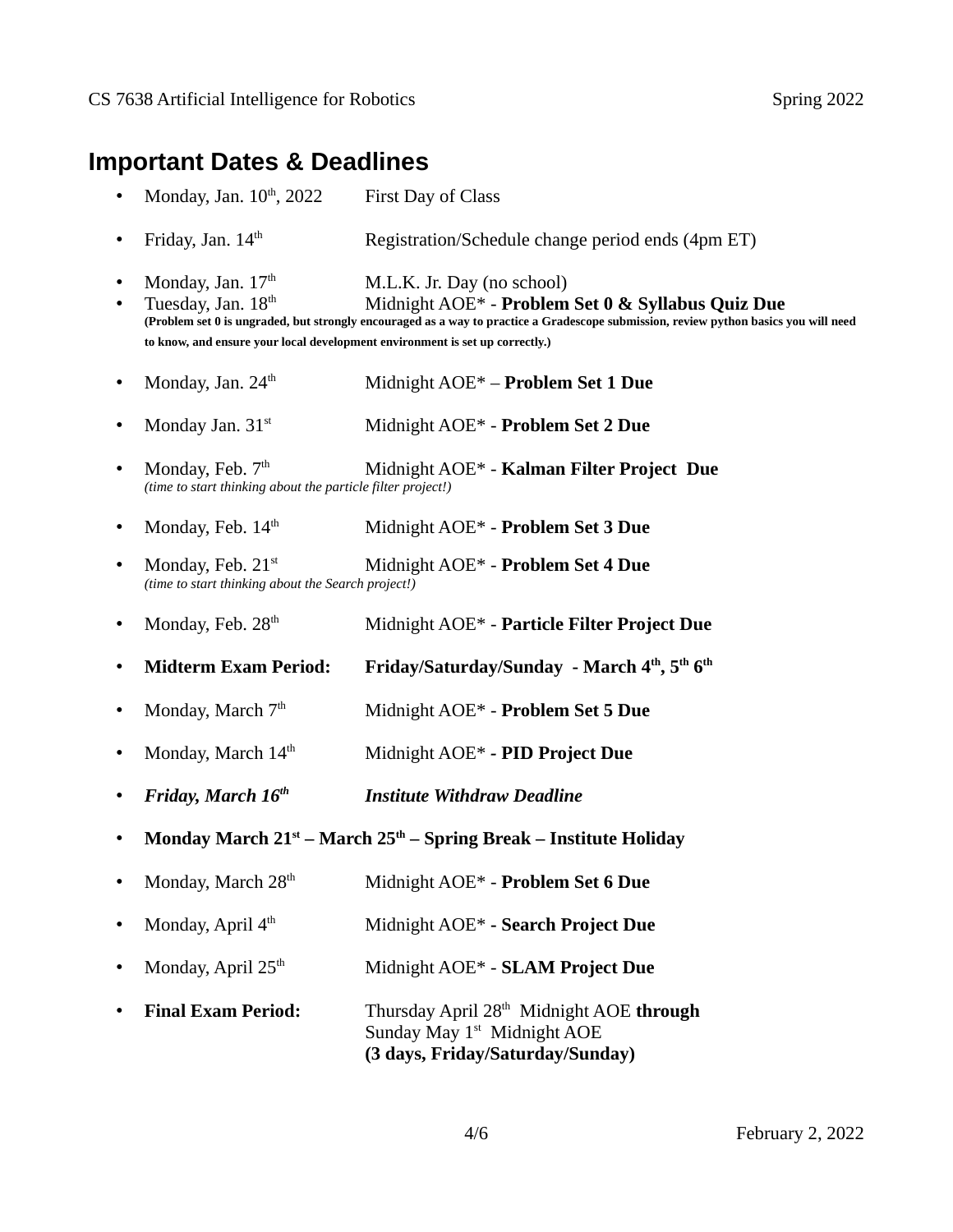\* Midnight AOE = End of Day, Midnight (11:59pm) Anywhere On Earth – You may read this as 8am ET on the following day, but we recommend that you always plan to submit well before end of day your local time to ensure you meet the deadline. You may need to change your Canvas "timezone" settings to your local timezone to avoid timezone confusion.

# **Grading Policy**

Your overall course grade will be calculated from your weighted scores on the following deliverable items:

- 6 problem sets and a Syllabus Quiz (20% total) (Problem set 0 is ungraded and for practice only.)
- Kalman Filter, Particle Filter, PID, Search and SLAM Project (13% each, 65% total)
- Midterm (15 pts) & Final Exam (30pts) (15% total)
- Extra Credit Opportunities: Worried you might end up right below a grade cutoff line? You can earn a small amount of extra credit in several ways, including:
	- Participating in optional hardware & research challenge assignments.
	- Exceptional participation and helpfulness on EdDiscussion throughout the semester.
	- Some projects allow you to earn 101% which boosts your score in the projects category.

Extra credit will be taken into consideration at the end of the semester if you are within two points of the threshold for the next higher letter grade. The maximum possible bump is 2% of your total course grade. Note that to achieve the maximum possible (2%) bump, you will need to do either all the hardware challenges OR all of the research challenges, as well as some EdDiscussion Participation. Alternatively, you can do ½ of the hardware challenges AND ½ of the research challenges as well as some EdDiscussion Participation to receive the full credit.

Assignments and Problem Sets are posted in Canvas using the Assignments tool, but you will submit all work using the Gradescope online-autograder tool (linked from Canvas). See the course guidelines document for more details. Note that you will receive *no credit or grade* for any work submitted to the free Udacity course.

We will post grades using the Grades tool in Canvas. We will do our best to return grades to you as quickly as possible. We ask that if you have a concern about a grade received to please notify us via a private post on EdDiscussion within one week of receipt.

The minimum required percentage scores (we do NOT round up) for course letter grades are:

- A: 90.00%
- B: 80.00%
- $C: 70.00\%$
- $D: 60.00\%$